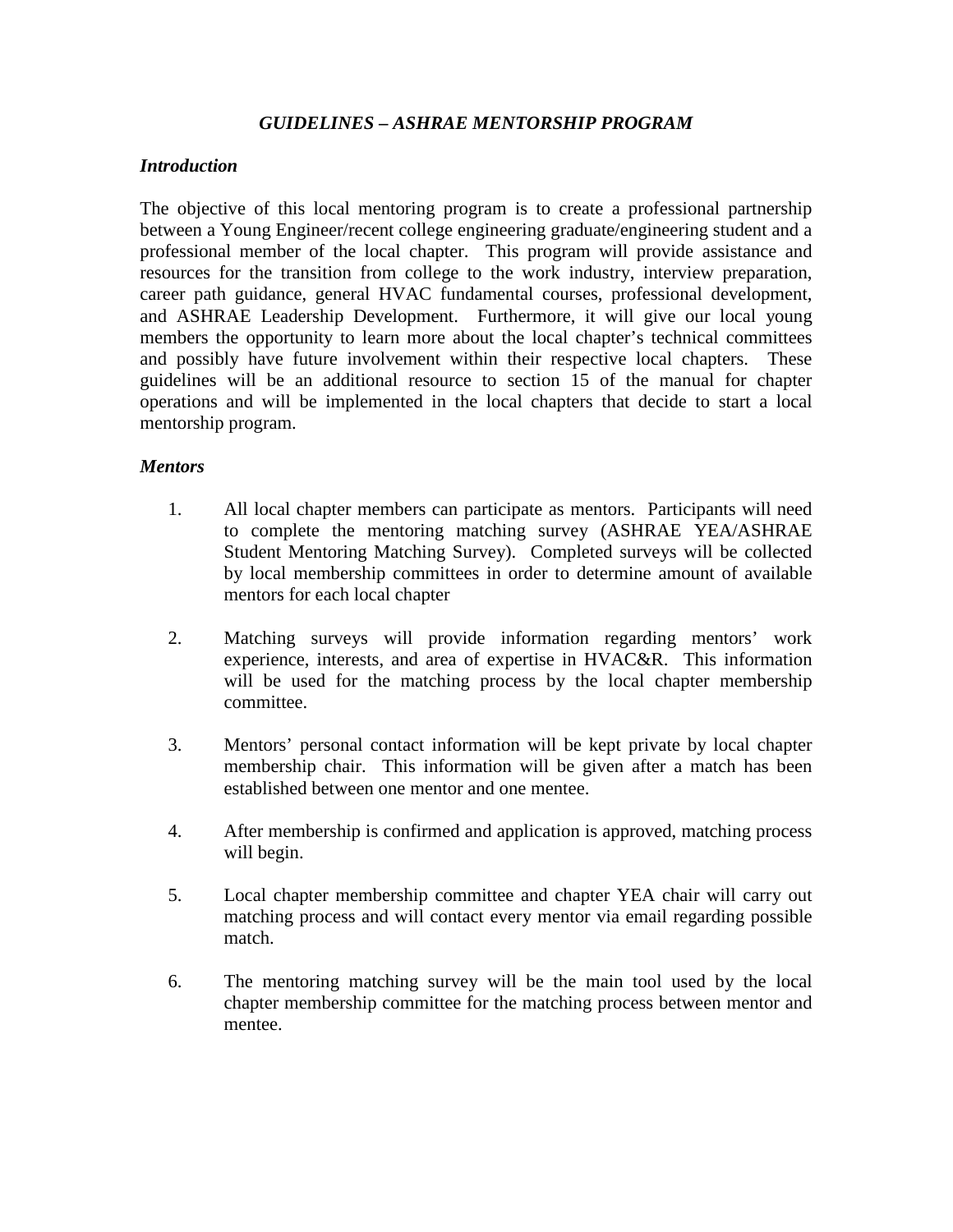## *Mentees*

- 1. Young engineers in local chapters are the target members for this program. Ideal candidates will be engineers at the early stages of their careers and engineering students from the local universities.
- 2. Each participant will need to complete the mentoring matching survey (ASHRAE YEA/ASHRAE Student Mentoring Matching Survey). Completed surveys will be collected by the local chapter membership committee in order to determine amount of available mentees for each local chapter.
- 3. After membership is confirmed and application is approved, matching process will begin.
- 4. Local chapter membership committee and chapter YEA chair will carry out the matching process.
- 5. Local chapter membership committee will contact mentees via email regarding possible match.
- 6. Mentees will only have one mentor during this program.
- 7. The mentoring matching survey will be the main tool used by the local chapter membership committee to match mentor and mentee.

# *Communication between Mentors and Mentees*

- 1. Once a match has been established between mentor and mentee, Membership Committee will distribute contact information.
- 2. It is the responsibility of the mentee to initially contact the mentor. He/she will tell mentor brief background and the reasons for participation.
- 3. It is the responsibility of the mentee to set up a contact schedule (weekly, biweekly, or monthly) with the assigned mentor; mentee will discuss with mentor the frequency of contact.
- 4. At no point in time should the mentor and mentee discuss work related topics that could be viewed as confidential or as a conflict of interest. These topics include any related design, sales, or contracting work in the HVAC industry with which either party could be involved. Consideration must be taken by both parties regarding this clause. Either party should report a violation to the local mentor contact.
- 5. If either party decides to dissolve the relationship at any time for a specific reason (if either party is not satisfied with the match/relationship, unable to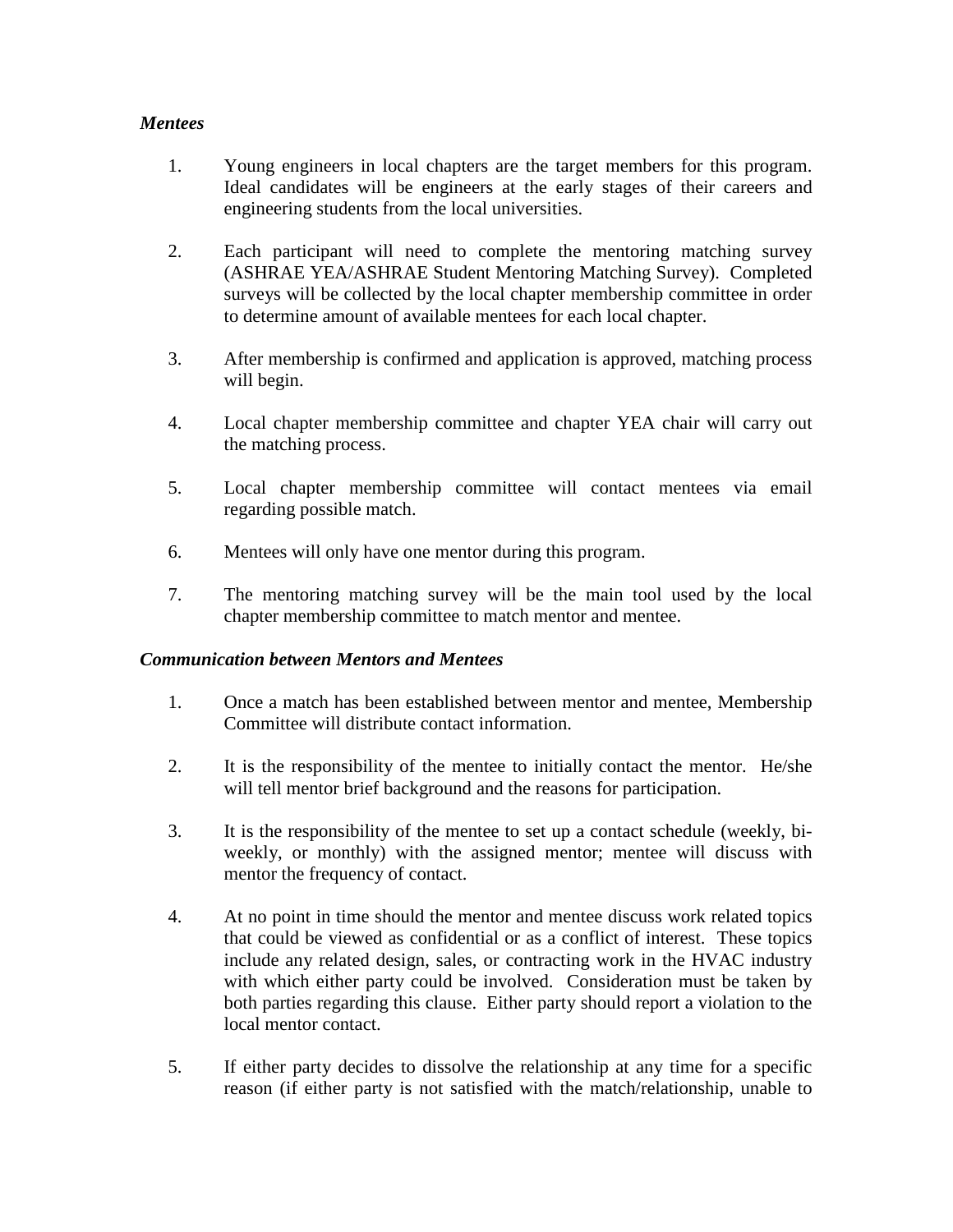keep meeting appointments, etc.), mentor and/or mentee will contact local chapter membership committee/chapter YEA chair to inform of such decision.

- 6. Mentee can ask mentor questions regarding career decisions, issues at the workplace, and/or assistance and information regarding training or further education.
- 7. Mentor and mentee match will last for a minimum of one year under this program. Mentor and mentee match will be surveyed after the one year commitment to determine if continuing participation exists. If mentor and mentee would like to continue mentoring relationship, they will inform the local chapter membership chair of such decision.

# *Matching Process*

- 1. The local chapter membership committee, under the guidance and supervision of the local chapter membership chair will be responsible for creating and distributing the online surveys/applications to their respective chapters for pairing mentors and mentees.
- 2. Local chapter membership committee will confirm active membership for all members participating in this program.
- 3. There will be two types of surveys/applications that will be distributed to the local chapter members. The first survey will help create a student mentoring relationship between a local student (High School/University/Technical School) and a local ASHRAE member. The second survey will help create a YEA mentoring relationship between a local young engineer and a local seasoned ASHRAE member.
- 4. The surveys/applications will be the main tool used for matching.
- 5. A possible match between mentor and mentee will be determined after finding similar responses in specific categories within the surveys/applications. The categories of the surveys/applications that will determine matching possibility will be chosen by the individual local chapter membership committees.
- 6. For the first year of the pilot program, only one mentee will be match with one mentor.